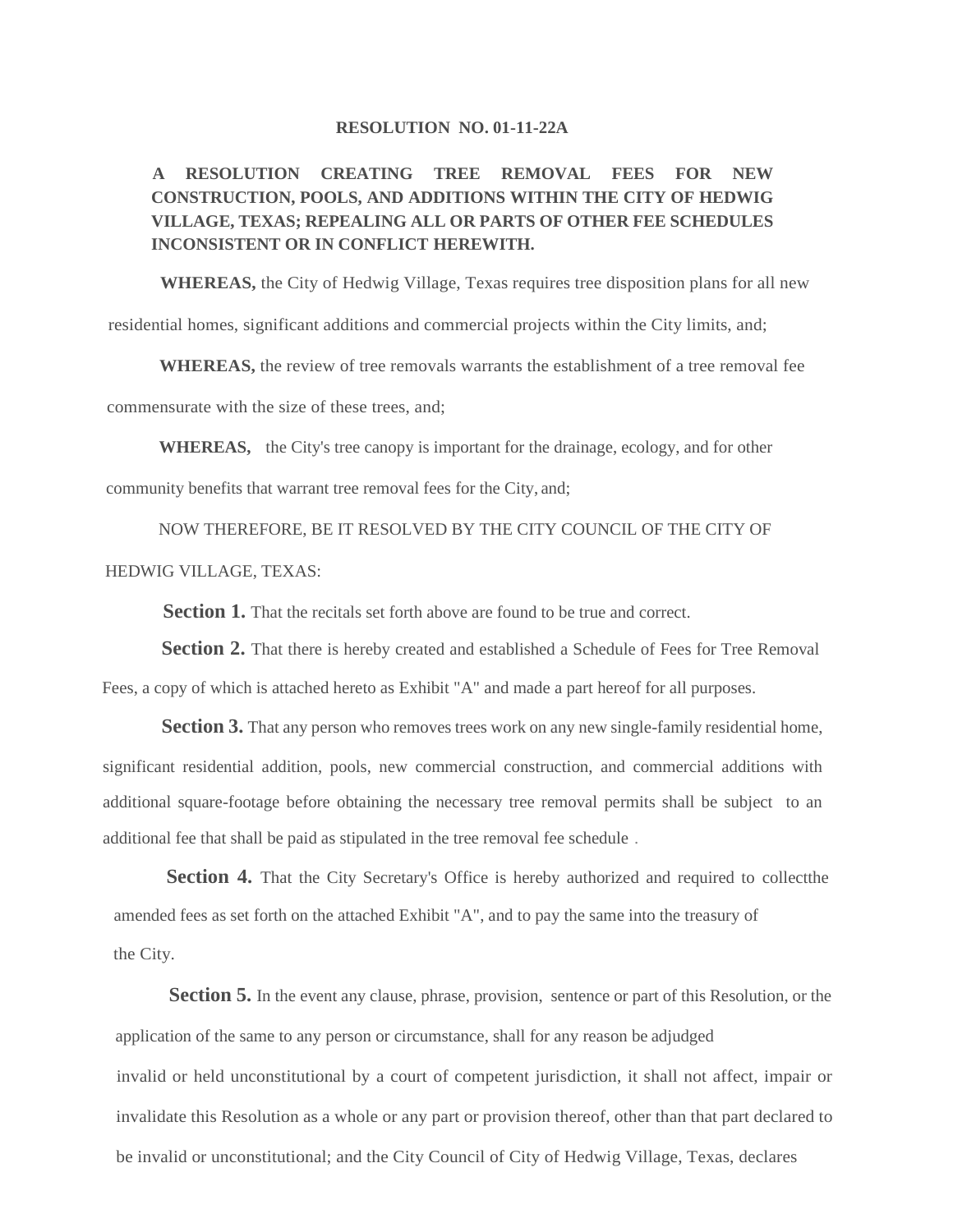that it would have passed each and every part of the same notwithstanding the omission of any such part thus declared to be invalid or unconstitutional whether there be one or more parts.

**Section 6.** That this resolution shall be published and shall become effective m accordance with state law.

**PASSED, APPROVED** and **ADOPTED** this, the 11th day of January 2022.

Tom Jinks, Mayor City of HedwigVillage, Texas ATTEST:

Kelly Johnson, City Secretary City of Hedwig Village, Texas